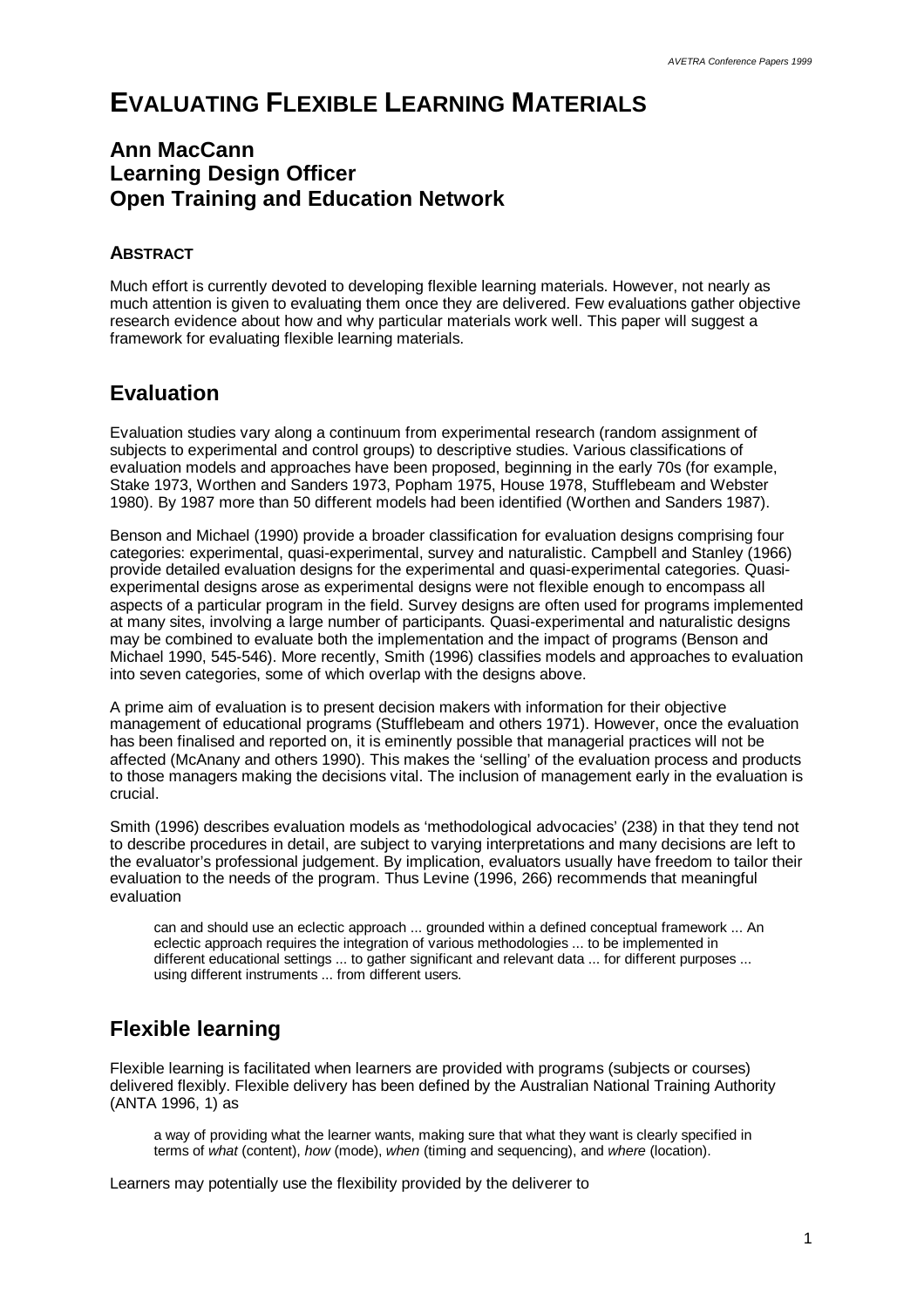(use) a range of learning strategies in a variety of learning environments ... (which cater) for differences in learning styles, learning interests and needs, and variations in learning opportunities (Flexible Delivery Working Party 1992, 5).

To facilitate this flexibility, support materials of various types are produced. Flexible learning materials will vary according to the delivery method chosen and the learner. For instance, primary school distance learners require different materials to tertiary students using the internet. For examples of flexible delivery in TAFE NSW, see Planning and Evaluation Unit (1995, 4–48).

Flexible learning materials may include various combinations of multiple media - print, audio, video or broadcast television, computer software or other resources. Alternatively, the whole program may be delivered using some or all of the previous resources, integrated through a computer, referred to as multimedia.

### **Evaluation of flexible learning materials**

There are a number of aspects of flexible learning materials to note when conducting evaluations. It is anticipated that flexible learning materials will increasingly use multimedia. The integration of various media into a logical and user-friendly multimedia learning material is complex and challenging. Some multimedia projects can be time and resource intensive, requiring hundreds of thousands of dollars (Hoekema 1992) or taking several years (Jones 1990). Similar considerations can apply to video projects. These time and cost considerations impact on the evaluation methodology.

The content of flexible learning materials needs to be current, as does the software and hardware used. In some areas, content changes frequently, and development teams need to consider this in the design of their materials. Students and institutions continually upgrade their equipment in line with software and hardware developments. Development teams need to ensure that their software remains current as long as possible.

Flexible delivery using stand alone materials may mean that learners have less opportunity to interact with teachers or tutors. Flexible learning materials need to provide greater learner support. Distance materials and programs delivered with minimal teacher interaction are the most complex and challenging to develop. The distinction between distance and face-to-face materials is blurring, as distance materials are now used more frequently in classrooms. However, materials developed specifically for classroom use are generally not suitable for distance learners due to their lack of complete content coverage and inbuilt support.

Flexible learning materials need to include all possible groups of learners, both those with learning difficulties and those with various types of disability, as such learners may be more likely to study flexibly. MacCann (1997) and MacCann and Downie (1998, in press) suggest guidelines for designing learning materials which allow for learners with visual disabilities to access internet sites using text readers, and for learners with all types of disability to use any of the wide variety of media currently available. The needs of all learners should be considered both in evaluating existing learning materials, and in designing new materials.

Strategies for learners to acquire metacognitive skills should also be included in flexible learning materials. These skills assist learners in analysing and improving their own learning. Tessmer (1996, 190) includes this as an element of front-end evaluation, but they should also be considered when selecting existing materials and developing new ones. See Schmeck (1988) for information on how to teach metacognitive strategies. For a discussion of flexible learning and metacognition, see Boote (1998).

### **A suggested evaluation framework**

Three possible evaluation frameworks were located. Wolf (1990) includes all learner groups across a range of learning environments. He separates information into five classes: initial status of learners, learner performance after a period of instruction, execution of treatment, costs and supplemental information. A framework for the evaluation of telecommunications-based distance education is presented by Dillon and Gunawardena (1995). Their framework classifies distance education into types of interaction; timing of interaction, and social presence. In the multimedia area, Pham also provides an evaluation framework (1998, 109). Wolf's framework is very broad, while Pham and Dillon and Gunawardena deal with particular types of materials.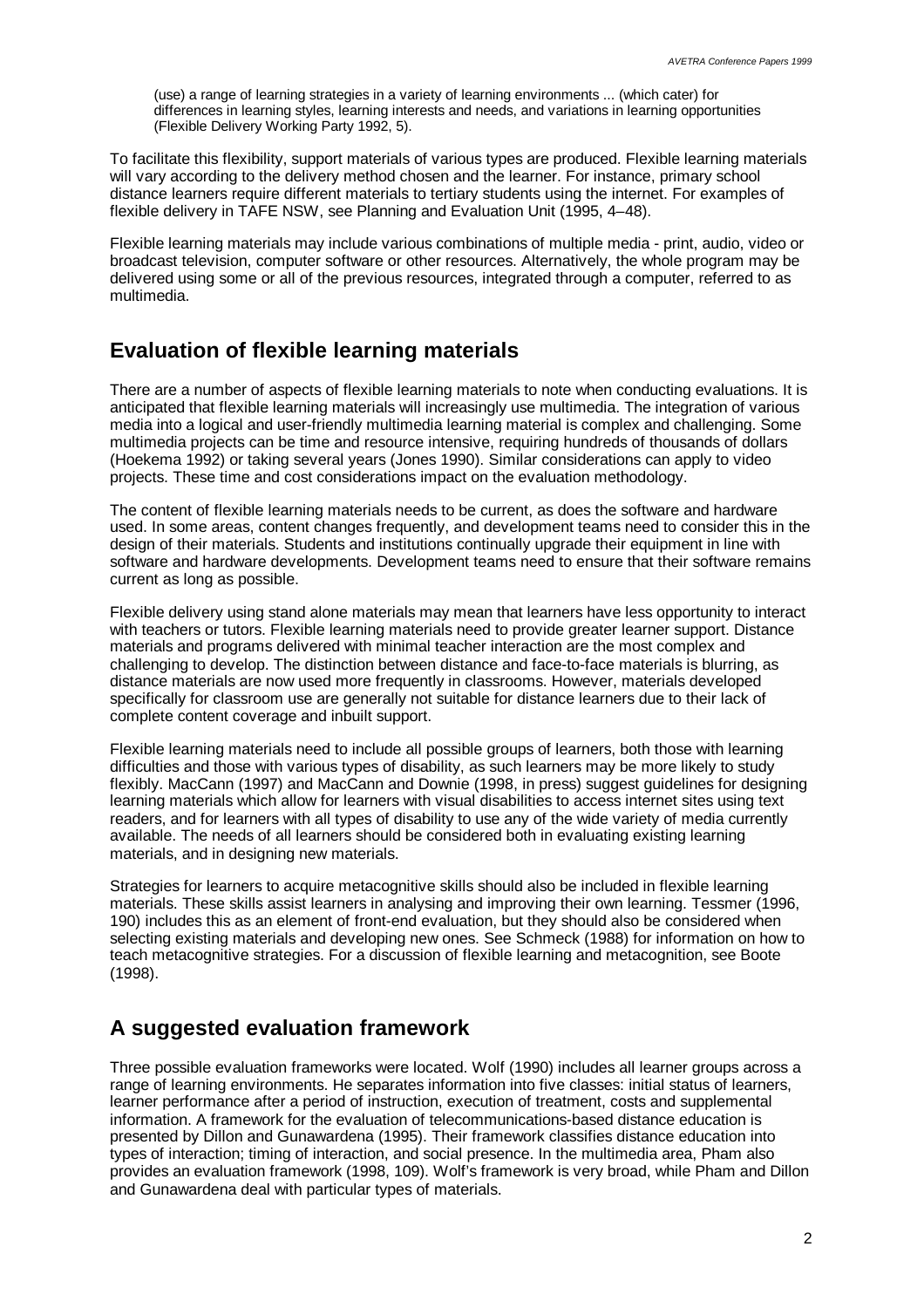In this paper, a framework is proposed which follows the chronological stages of materials development, summarised in Table 1. This framework suggests evaluation stages and their outcome. with possible evaluation tools and techniques, at various stages in the process of materials development and implementation. It could apply to a wide variety of projects in developing flexible learning materials. The evaluation approach or design selected varies, depending on the purpose of the evaluation and its intended outcomes.

#### **FRONT END OR FEASIBILITY EVALUATION**

The term 'front-end analysis' was used by Harless (1973) to describe activities which contributed to decisions about program installation. Front-end or feasibility evaluation is suggested by Tessmer (1996, 187) as the first step in the development process. Feasibility evaluation occurs in the planning stage and is particularly appropriate for any projects which require a large expenditure of both time and money. Before starting the project, developers make decisions about content, costs, media, resources, timelines and both student and teacher training.

The first step is to map out the general content. Once this has been completed, a search for existing materials can be carried out. Existing materials research is an essential step in the process prior to the decision to go ahead with developing materials. These materials can assist the developer by providing either part or all of the content. It is a waste of time and money to re-invent the wheel - to develop, yet again, materials that are already available. A team of experts in flexible learning and curriculum analyses the materials and matches them to the content. For example, at the Open University in the UK, the opinions of course team members, external assessors and developmental testers were obtained (Hawkridge 1995, 85). At the Open Training and Education Network (OTEN), content experts and instructional designers are used.

Checklists for evaluating materials as they are developed can also be used for evaluating existing materials (OTEN, 1994; Parer 1995, 171). Rating scales should also be considered. Where available, students can be included as evaluators to provide a learner's perspective. There is a useful discussion of techniques and issues in Eraut (1990, 210-212). When considering evaluation issues, techniques and tools, Anderson and Ball (1978) is an excellent and practical source of information with many useful tables and matrices.

The decision whether to use an internal or external evaluator would be made at this point. If an external evaluator is selected, they should participate in the project from an early stage, so they can assist the team in deciding what information to collect, at what points, and how to collect it. Evaluators could consider using the *Standards for Evaluations of Educational Programs, Projects and Materials* (Joint Committee on Standards for Educational Evaluation, JCSEE, 1981) to plan their evaluations. This includes a form for evaluators to check which of the standards they have used in their evaluation (JCSEE 1981, 148).

Once existing materials have been researched, the next step in the feasibility evaluation is to select the remaining elements of the program and refine content detail. The developer outlines the intended learning experiences, learners' expectations of the media, and instructors' intended use of the media. Bates (1991) analyses some of the issues involved in the selection of media and its use. Concept testing can be carried out to ensure that there is a need for this material, in this form, and that an appropriate market exists (Pham 1998, 109).

Although multimedia is currently becoming more fashionable, some projects can be styled as solutions in search of a problem. Clients interested in multimedia development may want to be on the cutting edge, rather than selecting the design for its fit to the content and learners (Tessmer 1996, 187). An interesting example of the analysis of learning needs leading to a change in the media chosen is described (190).

Finally, developers should consider whether there is management support for projected costs, timelines, staff and user training. Tessmer suggests techniques and tools which can be used for this stage (1996, 191-196). Once these issues have been satisfactorily analysed and documented, the flexible materials development project begins and the formative evaluation stage commences.

#### **FORMATIVE EVALUATION**

Formative evaluation provides information for developers to improve the flexible learning material. De Wolf (1996, 380) distinguishes between first and final draft stages, while Eraut (1990) advocates small-scale field testing at prototype stage then large scale field testing in the final stages of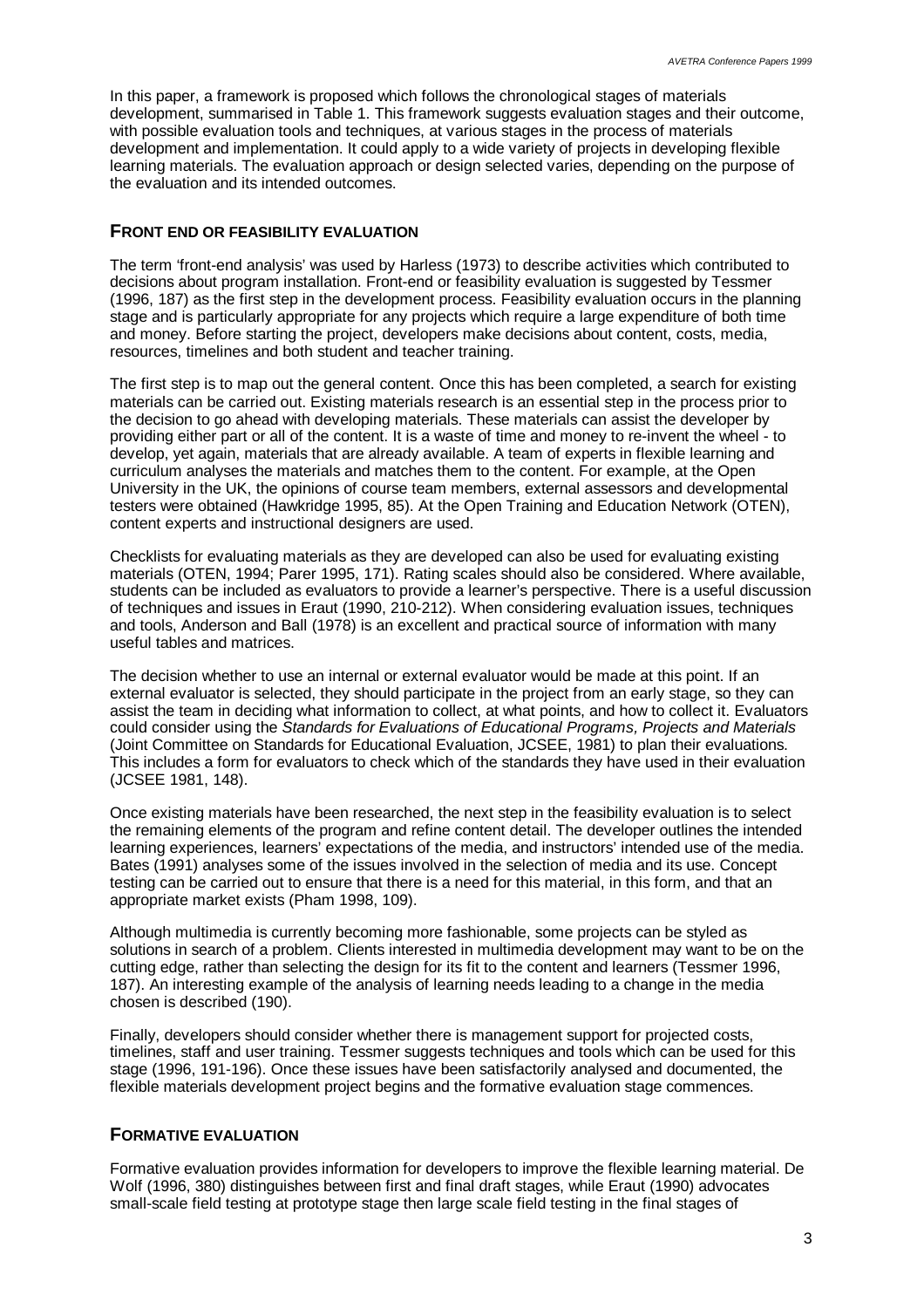development (213). This is very much an issue with multimedia projects, where a mock up may initially be used to structure the program, while at final draft stage, it is very close to a finished product. The development process at the German Distance University includes testing at first draft stage and field testing at the final draft evaluation stage (Laaser 1993, 292).

If possible, the drafts should be discussed with the potential learner group at both these stages, initially to validate a particular approach then, in final draft ,to iron out any problems that may have crept in. In this final stage, the development team may have difficulty anticipating learner problems. They have spent time and effort on the materials, and may be so familiar with them that they see what they expect, rather than what is actually present.

Multimedia projects have their own special features. For example, learners should be able to navigate around the materials easily, choosing their own unique path. Learners should never be caught in a loop, making it difficult to exit. Formative evaluation is crucial for sorting out problems before they become far more expensive and difficult to change.

The Delphi technique (Uhl 1990) could be used where the materials development team are distant from each other. An action research methodology could be considered for a small-scale, local evaluation study (Carr and Kemmis 1988).

#### **SUMMATIVE EVALUATION**

By this stage, the flexible learning materials are now with the learners. Information gathered from this point on can still be fed back into a revision cycle, but it also can be used in a summative way, to present information to those who approved the funding and to those who make decisions about funding similar projects. For costly materials development projects, a large-scale study using external evaluators is sometimes used.

A clear evaluation plan is immensely valuable at this stage, as it specifies what information is to be collected, how, from whom, for what purpose, and how the information will be used. The plan would have been written during feasibiIity evaluation. Internal evaluators frequently collect information in the wrong format for analysis, from a restricted audience, without really knowing what the information will be used for. It is at this point that careful planning pays off.

Techniques such as cost-benefit analyses (Ross 1995) would be useful here. Analyses of the intentions of designers, mapped against the student outcomes, are also useful to see whether designers' assumptions are borne out by the learners' use of the materials. Measures of student performance indicators such as student dropout, average pass rates and levels of student achievement on assignments and in examinations (Hawkridge 1995, 85) are frequently gathered. However difficulties with using these measures occur as there are too many other confounding variables, apart from the learning materials, that influence these factors (Woodley and Parlett 1983).

For materials using group pacing strategies, evaluation should assess how pacing strategies are monitored to assure that the rate of progress through the program is appropriate (Dillon and Gunawardena 1995, 348). Where social interaction is important, it should be investigated in an evaluation (350). For individualised materials, the quality of the interaction between learner and content, as well as the feedback and motivational support provided, should be evaluated (Parer 1995). Since a frequent claim for the superiority of flexible learning materials is the learners' ability to study at their own pace, the above considerations are very important.

A range of techniques has been suggested for evaluating multimedia learning materials, some of which are also suitable for other materials. Webster (1995, 482) mentions computer modelling to explore the relationship between specified variables, which are identified by multiple regression. He also mentions navigation patterns through the material by learners, times spent at various nodes of information, patterns of user interaction, use of help facilities and tools (483).

Observational studies can involve video, logs, path tracking, interview and think aloud techniques. In think aloud techniques, learners verbalise their thinking at the times when decisions need to be made. When materials are computer based, video can be recorded in three views: keyboard and mouse; trunk, head and shoulders of the learner and computer screen. To make analysis easier, these can be recorded on a split screen with a time signal superimposed.

Computer-based log files can record what commands are used, screen and time data, along with path history. These can be recorded on computer as the learner is using the materials. Path algebras, directed graphs and social interaction methods are also mentioned (Webster 1995, 483) as tools for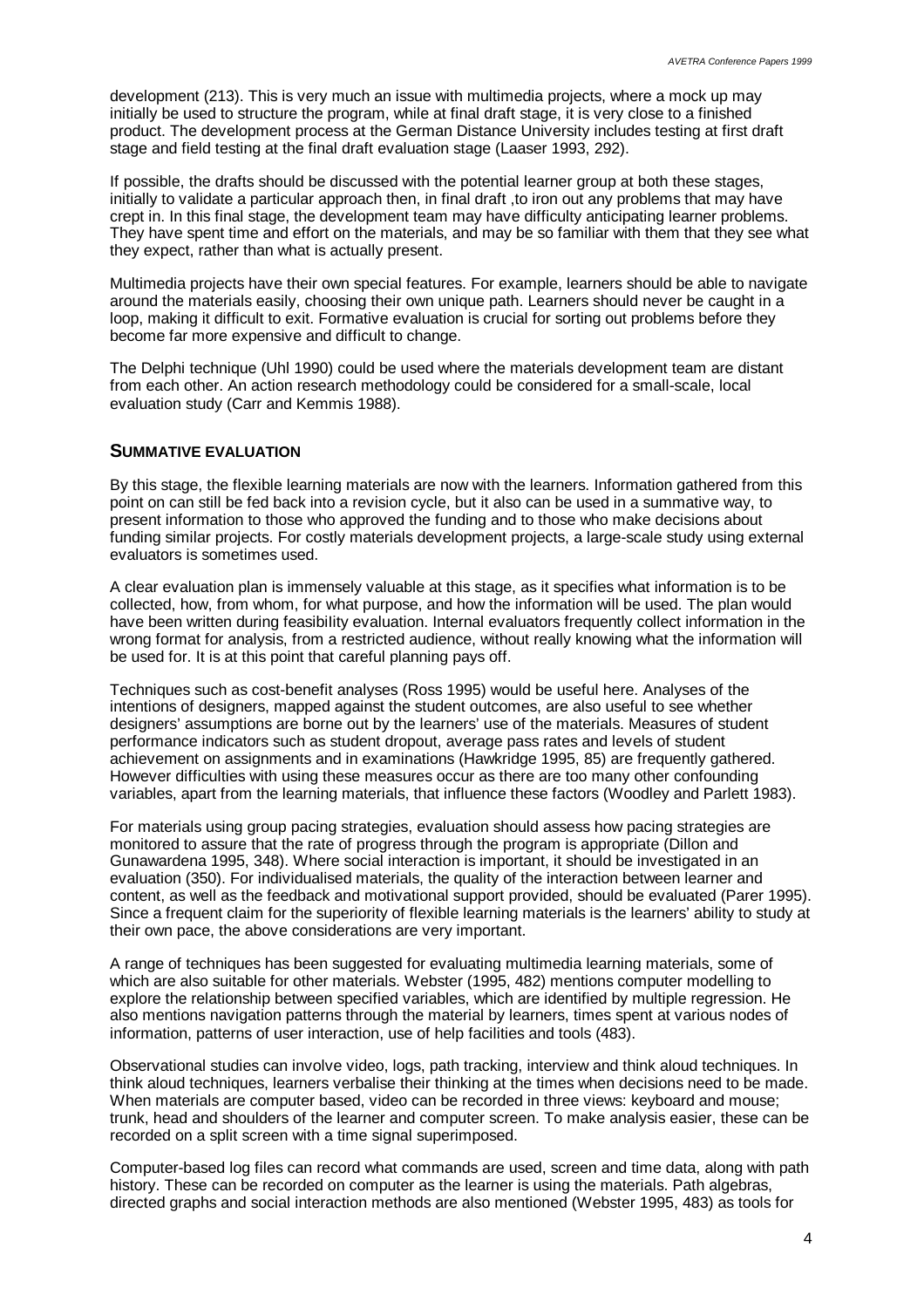multimedia evaluation. In addition, further data can be collected in follow up interviews of students. Webster (1995) mentions verbal reporting, interviews, path tracking combined with constantcomparative analysis, data reduction and discrepant case analysis.

There are a number of disadvantages for these techniques being used together in a 'combinational' way in a naturalistic design (Webster 1995). It is not clear how all the information can be combined to provide an overall picture of the learning environment. Analysis of the wealth of data is difficult: the cost is prohibitive, the storage capacity required is enormous, and the cost versus the benefit is questionable (Webster 1995, 483). It is also difficult to triangulate the data - to verify different themes or elements in the study from a number of differing data sources - as the data is in differing forms. Webster suggests that a new interface may need to be designed for the evaluator handling multifaceted data.

Ultimately, a summative evaluation study will be judged by its adequacy for the purpose it was designed for. A clear statement of its purpose and methodological basis should be given in the documentation both in the planning stage and the final report.

### **Obtaining multiple judgements**

The judgements of content experts are often used throughout the process of developing flexible learning materials. However their judgements are sometimes inconsistent with the learners' opinions about the quality of instructional software - students are often more critical than teachers. In addition, experts may not correctly predict learners' performance after using the materials. Software rated highly using subjective evaluation techniques proved not to be highly effective when used by learners (Reiser and Kegelmann 1996).

Furthermore, the reliability of ratings of materials can vary considerably across different expert groups, (Reiser and Kegelmann 1996, 259). Content specialists tend to rate computer software differently to computer specialists, who look more at the technical than the content area. This may also happen in the video area, where technical specialists may rate the technical aspects more highly than content specialists.

To counteract these difficulties, evaluations should obtain multiple ratings from different groups: professional educators, external experts and students. Where discrepancies occur, these areas should be further investigated with each of the groups. Where materials deal with different ethnic groups, or are to be used by students of particular ethnic groups, a representative of those groups could be included in a panel of content experts.

### **Concluding comments**

Flexible learning materials are developed for a wide range of learner groups, across a variety of educational settings. An evaluation framework needs to encompass the wide variety of models, designs, tools and techniques which are appropriate for different projects, at different stages of development. For small-scale projects, evaluation design could include an action research methodology with an emphasis on formative evaluation to improve the learning materials.

For major projects, it is essential to have a carefully planned, costed and approved evaluation study before the project actually starts. Funding bodies could allocate additional funding, where considered necessary, for an outside evaluator to be involved in the project throughout. There is much to be gained in a major study from an external evaluator who is more able to see the materials from an external perspective.

Many learning materials developers never see the learners using their materials, as development is often carried out at a distance from the intended learners, and information is rarely provided to development teams about how their products are being used by learners. Assumptions may be made by development teams about how learners use materials, without any evidence having been collected to verify these assumptions. This information is essential in large-scale, costly projects to allow future products to benefit from hindsight.

The importance of the final report, and reporting results of the evaluation to all parties concerned, is stressed in Passow (1990). While a great deal of time and effort may have gone into the evaluation,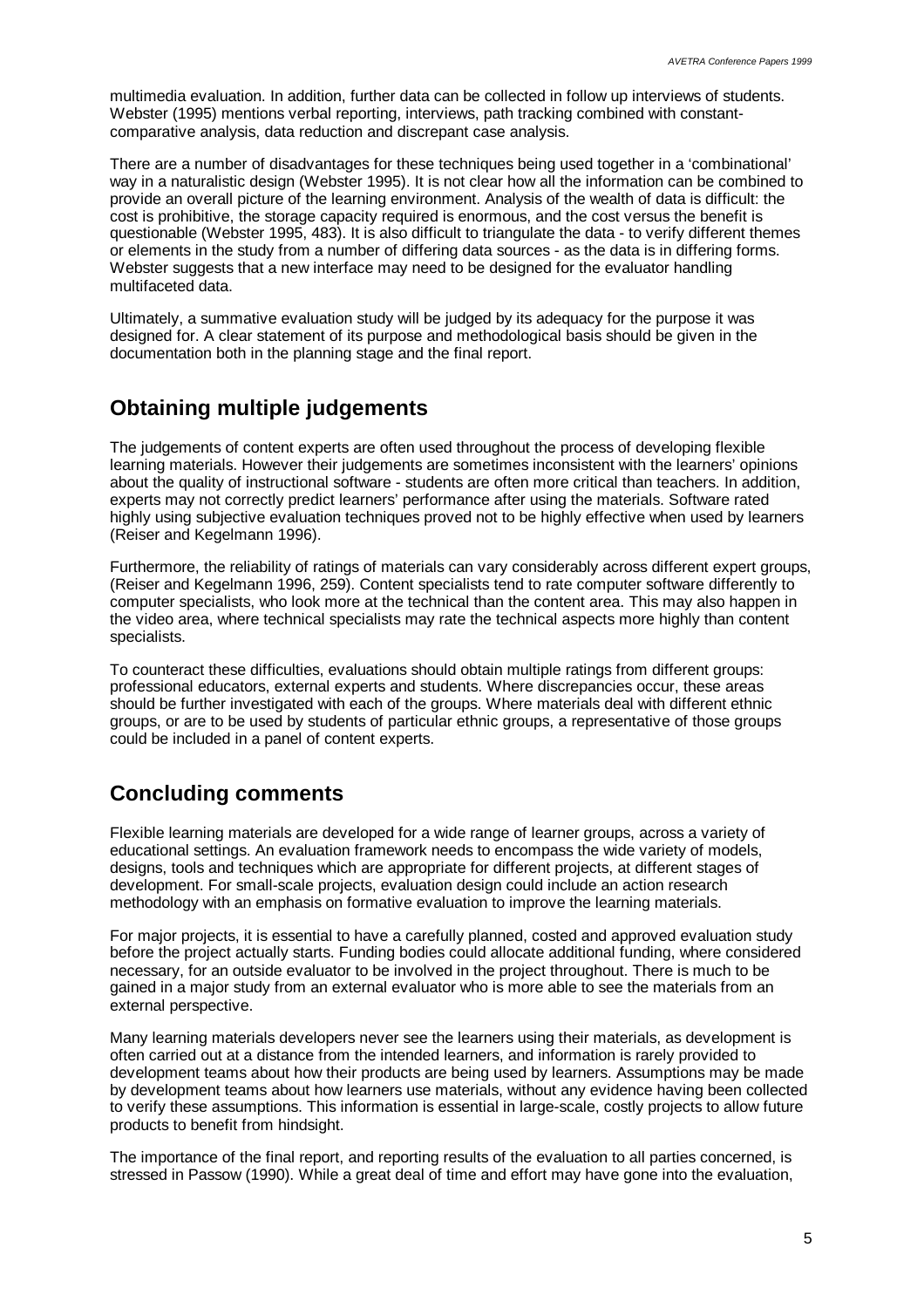there is no necessary relationship to the decisions made following the study, unless the results of the evaluation have been communicated in a timely and relevant way to those making the decisions.

Evaluations should themselves be evaluated to build up meta-evaluation information (Straw and Cook 1990) and improve the quality of this field of research. There have been repeated calls for increased empirical study of evaluation practice (Worthen 1990, Scriven 1991) to compare the effectiveness of different methods and models in informing practice.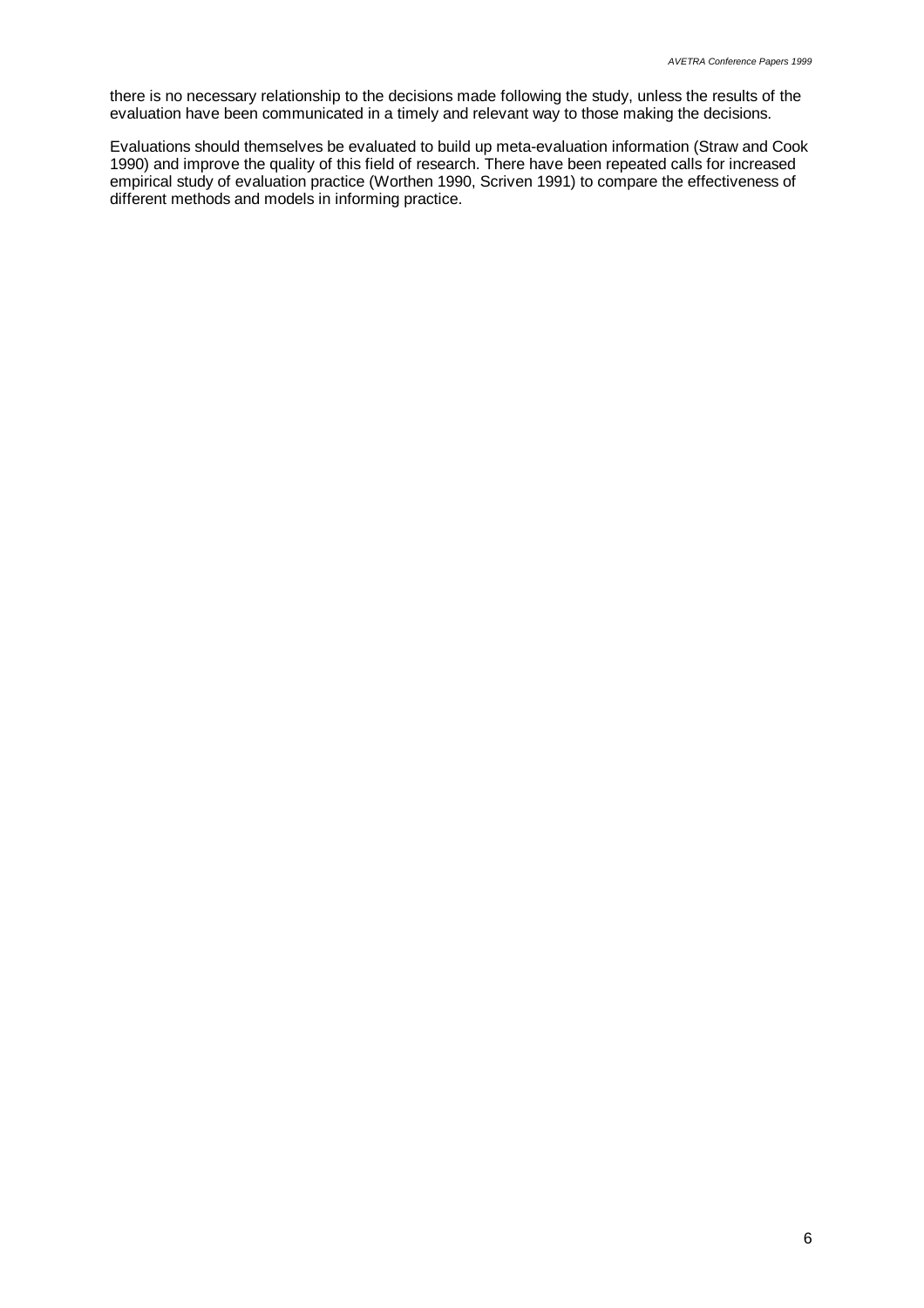| <b>Evaluation stage</b> | Outcome                          | <b>Evaluation tools/techniques</b>                   |
|-------------------------|----------------------------------|------------------------------------------------------|
| Front-end or            | Determine content; evaluate      | Expert opinion and student evaluation; focus         |
| feasibility             | existing materials; determine    | group; interview; questionnaire; training needs      |
| evaluation              | available resources, suitable    | survey; concept testing (examine needs and           |
|                         | media, staff, timelines,         | markets); rating scale or checklist.                 |
|                         | management support; develop      |                                                      |
|                         | project and evaluation plan.     |                                                      |
| Formative               |                                  |                                                      |
| evaluation:             |                                  | Expert opinion; checklists; rating scales;           |
| First draft             | Improve first draft and          | possibly Delphi; field testing with intended         |
| development             | development process.             | learners; naturalistic studies, action research.     |
| Final draft             | Improve final draft and          | Field trialling: observation, questionnaire,         |
| development             | development process.             | interview, social interaction methods.               |
| Summative               | Outcomes may vary, depending     | Observation; questionnaire; interview; social        |
| evaluation              | on size of project and funding   | interaction methods; case studies. For               |
|                         | for evaluation; provide decision | multimedia: audit trail; navigational patterns;      |
|                         | makers with information about    | time spent at various information nodes;             |
|                         | the success of the program.      | patterns of user interaction, use of help facilities |
|                         |                                  | and tools, path algebra's and directed graphs.       |
|                         |                                  | For smaller projects: action research may be         |
|                         |                                  | appropriate. For larger projects a number of         |
|                         |                                  | designs are available.                               |

#### **Table 1: A suggested framework for evaluating flexible learning materials**

#### **BIBLIOGRAPHY**

- Anderson, S. B. and Ball, S. 1978 *The profession and practice of program evaluation* Jossey-Bass Publishers California, USA
- Australian National Training Authority (ANTA) 1996 *National Flexible Delivery Taskforce Final Report June 1996* ANTA, ACT
- Ausubel, D. P. 1966 Evaluation of the BSCS approach to high school biology *American Biology Teacher* 28, 176- 186
- Bates, A. 1991 *Technology in open learning and distance education: a guide for decision makers* Vancouver and Burnaby, British Columbia, Canada
- Benson, J. and Michael, W. B. 1990 A twenty-year perspective on evaluation study design *The international encyclopedia of educational evaluation* H. J. Walberg and G. D. Haertel (eds) Pergamon Press plc, Oxford, UK 545-553

Boote, J. 1998 Learning to learn in vocational education and training: Are students and teachers ready for it? *Australian and New Zealand Journal of Vocational and Educational Research* 6(2) 59-86

Campbell, D. T. and Stanley, J. C. 1966 *Experimental and Quasi-experimental Designs for Research* Rand McNally, Chicago

Carr, W. and Kemmis, S. 1988, *Becoming Critical: Education Knowledge and Action Research* Falmer, London

de Wolf, H. C. 1996 Distance Education *The international encyclopedia of educational technology* T. Plomp and D. P. Ely (eds) 2nd Ed Elsevier Science Ltd, Oxford, UK 370-377

- Dillon, C. L. and Gunawardena, C. N. 1995 A framework for the evaluation of telecommunications-based distance education *One world, many voices: Quality in open and distance learning, Selected papers from the 17th World Conference of the International Council for Distance Education Volume 2 Ed. D. Stewart, published* ICDE and Open University, UK, 348-351
- Eraut, M. R. 1990 Evaluation of Learning Resources *The international encyclopedia of educational evaluation* H. J. Walberg and G. D. Haertel (eds) Pergamon Press plc, Oxford, UK 210-214
- Flexible Delivery Working Party 1992 *Flexible Delivery A National Framework for Implementation in TAFE* Flexible Delivery Working Party, Brisbane, Queensland
- Hannafin M. and Phillips T. 1987 Perspectives in the design of interactive video: beyond tape versus disk *Journal of Research and Development in Education* 2(1), 44-60
- Harless. J. H. 1973 An analysis of front-end analysis *Improving human performance: A research quarterly* 2(2) 229-244
- Hawkridge, D. 1995 An agenda for evaluation of distance education *One world, many voices: Quality in open and distance learning, Selected papers from the 17th World Conference of the International Council for Distance Education* Volume 2 348-351 Ed. D. Stewart, published ICDE and Open University, UK
- Hoekema, J. 1992 Hypercard and CD-I: The 'Mutt and Jeff' of multimedia platforms *Educational Technology* 32(5) 28-34

House, E. R. 1978 Assumptions underlying evaluation models *Educational Researcher* 7(3) 4-12

Joint Committee on Standards for Educational Evaluation 1981, *Standards for evaluations of Educational Programs, Projects and Materials* McGraw-Hill Book Company New York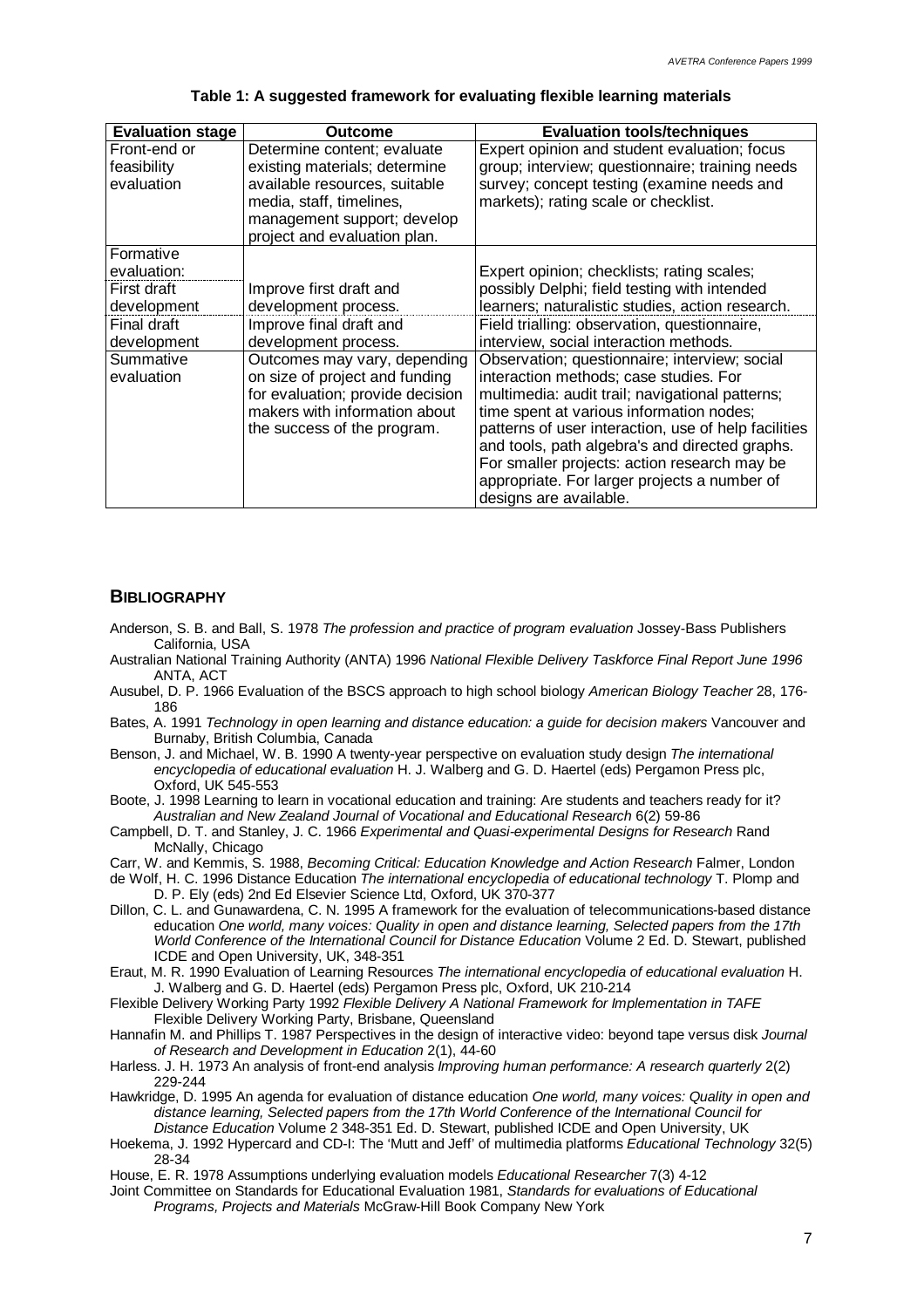Jones, R. A. 1990 To 'criss-cross in every direction'; or, why multimedia works *Academic Computing* 1(1), 20 - 23 Laaser, W. 1993, Design, production and evaluation of computer-based courseware in distance education *Distance Education* 14(2), 283-296

Levine, T. 1996 Courseware evaluation *The international encyclopedia of educational technology* T. Plomp and D. P. Ely (eds) 2nd Ed Elsevier Science Ltd, Oxford, UK 261-267

MacCann, A. 1997 Designing accessible learning materials for learners with disabilities and learning difficulties *Australian Journal of Educational Technology* 12(2), 109-120

MacCann, A. and Downie, A. 199? (in press) User friendly software and learning materials design for people with disabilities *Human Computer Interaction Conference*

McAnany, E. G., Oliveira, J. B., Orivel, F. and Stone, J. 1990 Evaluation in Distance Education *The international encyclopedia of educational evaluation* Walberg, H. J. and Haertel, G. D. (eds) Pergamon Press plc, Oxford, UK, 214-225

Open Training and Education Network (OTEN) 1994, *ETRC Project Management Guidelines* OTEN, Strathfield NSW.

Parer, M. S. 1995 Good distance teaching: quality distance teaching = structured design + dialogue + communication *One world, many voices: Quality in open and distance learning, Selected papers from the 17th World Conference of the International Council for Distance Education* Volume 2 348-351 Ed. D. Stewart, published ICDE and Open University, UK 171-175

Passow, A. H. 1990 Reporting the Results of Evaluation Studies *The international encyclopedia of educational evaluation* H. J. Walberg and G. D. Haertel (eds) Pergamon Press plc, Oxford, UK, 745-750

Pham, B. 1998 Quality evaluation of educational multimedia systems *Australian Journal of Educational Technology* 14(2), 107-121

Planning and Evaluation Unit 1995, *Examples of flexible delivery in TAFE NSW* NSW TAFE Commission, Sydney

Plomp, T. and Ely, D. P. (eds) 1996 *International encyclopedia of educational technology* 2nd Ed Elsevier Science Ltd, Oxford, UK

Popham, W. J. 1975 *Educational Evaluation* Prentice Hall, Englewood Cliffs, New Jersey

Reiser, R. A. and Kegelmann, H. W. 1996 Computer Software Evaluation *The international encyclopedia of educational technology* T. Plomp and D. P. Ely (eds) 2nd Ed Elsevier Science Ltd, Oxford, UK, 257-260

- Ross, D. 1995 The evaluation of cost-effectiveness of a distance education approach to industrial training *One world, many voices: Quality in open and distance learning, Selected papers from the 17th World Conference of the International Council for Distance Education* Volume 2 207-209 Ed. D. Stewart, published ICDE and Open University, UK 207-209
- Schmeck, R. (Ed) 1988 *Learning Strategies and Learning Styles* Plenum Press, NY
- Scriven, M. 1991 *Evaluation Thesaurus,* Sage, Newbury Park, California
- Smith, N. L. 1996 Evaluation modules and approaches *The international encyclopedia of educational technology* T. Plomp and D. P. Ely (eds) 2nd Ed Elsevier Science Ltd, Oxford, UK, 238-246
- Stake, R. E. 1973 Program evaluation, particularly responsive evaluation *Evaluation Models* Madaus G. F., Scriven, M. S. and Stufflebeam D. L. (eds) Kluwer-Nijhoff, Boston, Massachusetts
- Straw, R. B. and Cook, T. D. 1990 Meta-evaluation *The international encyclopedia of educational* H. J. Walberg and G. D. Haertel (eds) Pergamon Press plc, Oxford, UK, 58-60

Stufflebeam, D. L., Foley, N. J., Gephart, W. J., Guba, E. G., Merriman, H. O. and Provus, M. M. 1971 *Educational Evaluation and Decisionmaking* F. E. Peacock Publishers Inc., Itasca, Illinois

Stufflebeam ,D. L. and Webster, W. J. 1980 An analysis of alternative approaches to evaluation *Educational Evaluation Policy Analysis* 3(2) 5-19

Tamir, P. 1990 Long-term Curriculum Evaluation *The international encyclopedia of educational evaluation* Walberg, H. J. and Haertel, G. D. (eds) Pergamon Press plc, Oxford, UK, 229-230

Tessmer, M. 1996 Formative evaluation *Hypermedia Learning Environments: Instructional Design and Integration (*eds) P. Kommers, S. Grabinger and J. Dunlap Lawrence Erlbaum Associates Mahwah, New Jersey 187-  $210$ 

Uhl, N. P. 1990 Delphi Technique *The international encyclopedia of educational evaluation* H. J. Walberg and G. D. Haertel (eds) Pergamon Press plc, Oxford, UK 81-84

Walberg, H. J. and Haertel, G. D. (eds) 1990 *The international encyclopedia of educational evaluation* Pergamon Press plc, Oxford, UK, 229-230

- Webster, L. L. 1995 Evaluating the multidimensions of multimedia computer-based instruction in distance education *One world, many voices: Quality in open and distance learning, Selected papers from the 17th World Conference of the International Council for Distance Education* Volume 2 482-485 Ed. D. Stewart, published ICDE and Open University, UK 482-485
- Wolf, R. M. A. 1990 Framework for Evaluation *The international encyclopedia of educational evaluation* H. J. Walberg and G. D. Haertel (eds) Pergamon Press plc, Oxford, UK, 61-66

Woodley, A. and Parlett, M. 1983 'Drop out' *Teaching at a Distance* 24, 2-23

Worthen, B. R. 1990 Program Evaluation *The international encyclopedia of educational evaluation* H. J. Walberg and G. D. Haertel (eds) Pergamon Press plc, Oxford, UK, 42-46

Worthen, B. R. and Sanders, J. R. 1973 *Educational Evaluation Theory and Practice* Charles A Jones, Worthington Ohio

Worthen, B. R. and Sanders, J. R. 1987 *Educational Evaluation: Alternative approaches and practical guidelines* Longman, New York